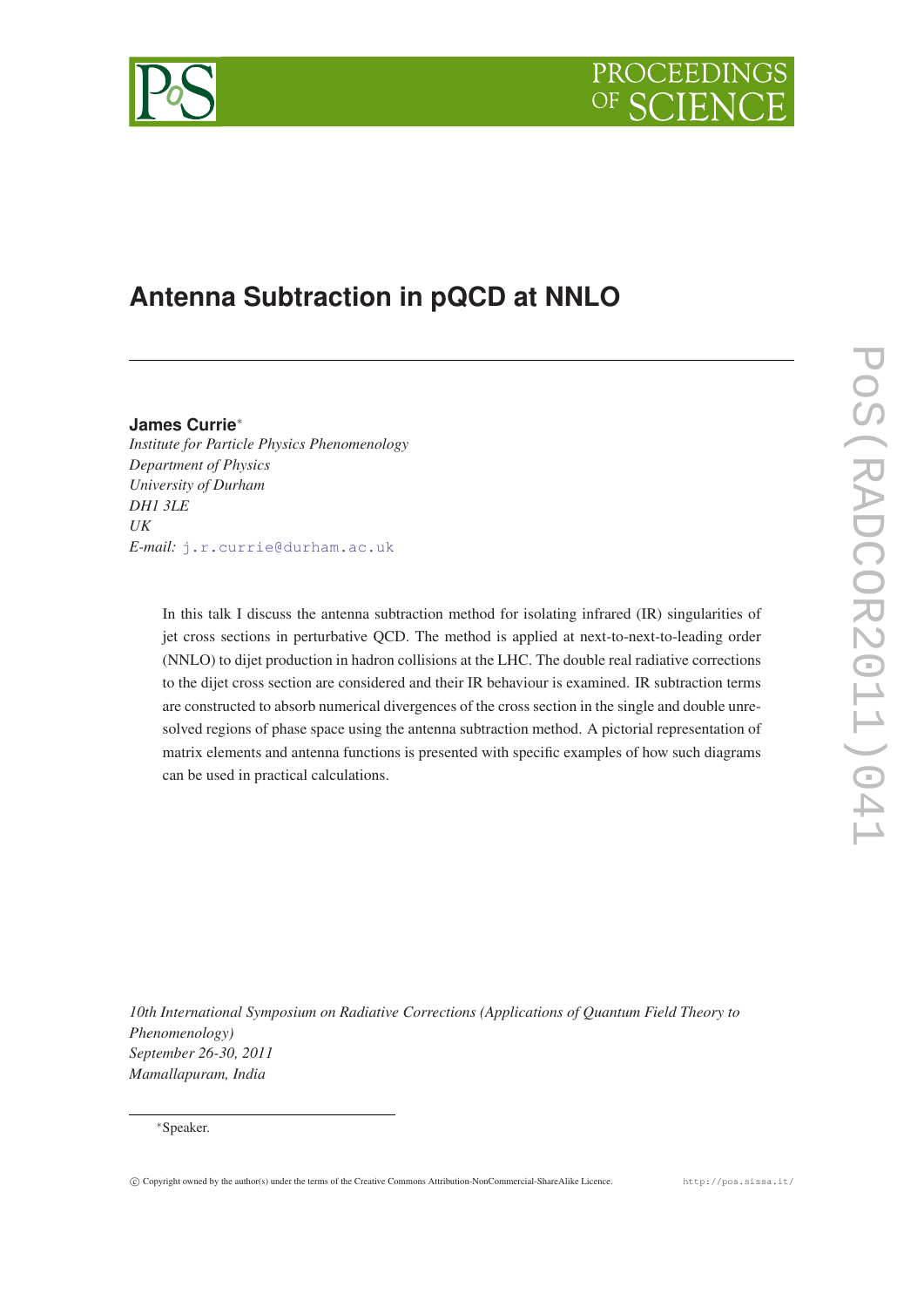## 1. Introduction

One of the most powerful tools for describing the physics of high energy hadronic collisions is perturbative QCD in the context of the parton model. In this framework, the cross section for two partons to scatter into a number of jets can be calculated as a perturbative expansion in the strong coupling,  $\alpha_s$  [1],

$$
d\sigma = \sum_{i,j} \int \frac{d\xi_1}{\xi_1} \frac{d\xi_2}{\xi_2} f_i(\xi_1) f_j(\xi_2) \left[ d\hat{\sigma}_{ij}^{LO} + \left(\frac{\alpha_s}{2\pi}\right) d\hat{\sigma}_{ij}^{NLO} + \left(\frac{\alpha_s}{2\pi}\right)^2 d\hat{\sigma}_{ij}^{NNO} + \mathcal{O}(\alpha_s^3) \right] (1.1)
$$

where  $\xi_1, \xi_2$  and  $f_i(\xi_1), f_i(\xi_2)$  denote the momentum fraction and Parton Density Function (PDF) associated with initial state parton *i* and *j* respectively. By calculating the higher order contributions, the theoretical prediction for the cross section can be improved in several respects [2]. In high energy collisions where  $\alpha_s$  is small, higher order corrections naturally improve the convergence of the perturbative series and significantly reduce the renormalization and factorization scale uncertainty. The partonic cross section can only be compared with experimentally observed jets by use of a jet clustering algorithm. Such algorithms benefit from having more particles in the final state and so higher order calculations allow a more realistic comparison between parton level and hadron level jets [3]. Similarly higher order corrections allow for multiple initial state radiation which in turn generates transverse momentum for the final state.

Next-to-leading order (NLO) calculations of the dijet cross section have been available for some time and have been tested against experimental data at both the TEVATRON and the LHC [4, 5]. Currently the cutting edge for jet cross sections is the NNLO contribution to dijet production with hadronic initial states. NNLO calculations contain several components: the two loop doublevirtual cross section,  $d\hat{\sigma}_{NNLO}^{VV}$ , the one loop real-virtual contribution,  $d\hat{\sigma}_{NNLO}^{RV}$  and the double-real tree level contribution,  $d\hat{\sigma}_{NNLO}^{RR}$ . Each component contributes to the same order of  $\alpha_s$  and so the terms with a lower number of loops have a higher number of final state particles thus requiring integration over a larger dimensional phase space. The dijet cross section can be written in terms of these quantities and expressed as [6],

$$
d\sigma_{NNLO} = \int_{\Phi_4} d\hat{\sigma}_{NNLO}^{RR} + \int_{\Phi_3} d\hat{\sigma}_{NNLO}^{RV} + \int_{\Phi_2} d\hat{\sigma}_{NNLO}^{VV} \qquad (1.2)
$$

where the requirement that exactly two jets are observed is implemented by the jet function,  $J_2^{(n)}$ 2 which is defined to construct two jets from *n* final state partons,

$$
\int_{\Phi_n} = \int \, \mathrm{d}\Phi_n \, J_2^{(n)}(p_1, \cdots, p_n). \tag{1.3}
$$

The calculation of each of the three terms in Eq. (1.2) presents different challenges: The double-virtual contribution has only explicit poles arising directly from the loop integrations but the loop integration itself is highly non-trivial. On the other hand the matrix elements for the double-real contribution have been known for many years but their intricate implicit IR singularity structure and more complicated phase space integration has caused a bottleneck in the calculation. The real-virtual contribution contains both implicit and explicit IR singularities. In this talk we will focus on the double-real radiative corrections to the dijet cross section for processes involving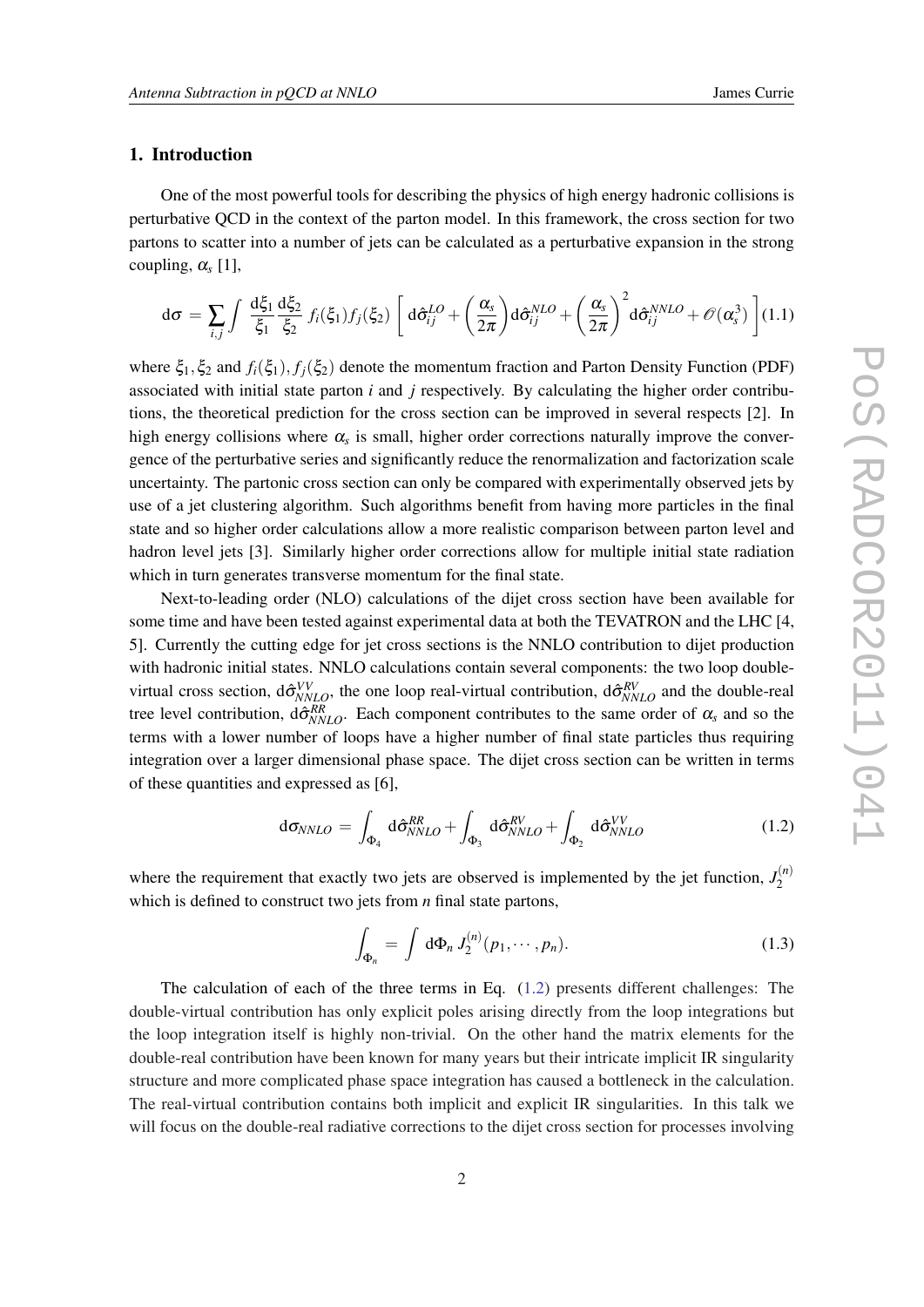quarks and gluons in either the initial or final state. IR divergences are inherent to the double-real cross section and arise from field configurations where partons become soft or collinear in any combination. The factorization of the colour ordered matrix elements in these IR configurations is universal [7] and this is exploited to isolate the singular behaviour of the cross section.

# 2. Antenna Subtraction

A significant effort has been applied to the calculation of the NNLO dijet cross section [8–14] and all necessary matrix elements are now known. The remaining challenge is to isolate the implicit (local) IR singularities in the double-real and real-virtual contributions, to explicitly cancel the IR poles between terms and to numerically integrate the resultant finite integrand over the appropriate phase space. Many techniques have been developed for the purpose of isolating IR poles both at NLO and NNLO [15–19]. The antenna subtraction method [18] is one such formalism and has been applied successfully at NNLO to the calculation of  $e^+e^- \rightarrow 3j$  [20,21]. The method consists of constructing a subtraction term,  $d\hat{\sigma}_{NNLO}^S$ , from antenna functions and reduced multiplicity matrix elements which mimics the IR behaviour of the physical matrix elements in all singular configurations. A subtraction term is also constructed to absorb the implicit IR singularities of the one loop real-virtual contribution. With the subtraction terms defined properly and including mass factorization terms,  $d\sigma_{NNLO}^{MF,1,2}$ , the cross section may be rewritten in the form [6],

$$
d\sigma_{NNLO} = \int_{\Phi_4} \left[ d\hat{\sigma}_{NNLO}^{RR} - d\hat{\sigma}_{NNLO}^{S} \right] + \int_{\Phi_4} d\hat{\sigma}_{NNLO}^{S}
$$
  
+ 
$$
\int_{\Phi_3} \left[ d\hat{\sigma}_{NNLO}^{RV} - d\hat{\sigma}_{NNLO}^{VS} \right] + \int_{\Phi_3} d\hat{\sigma}_{NNLO}^{VS} + d\hat{\sigma}_{NNLO}^{MF,1}
$$
  
+ 
$$
\int_{\Phi_2} d\hat{\sigma}_{NNLO}^{VV} + d\hat{\sigma}_{NNLO}^{MF,2}.
$$
 (2.1)

In doing so, the difference between the double-real emission matrix elements and the subtraction term is rendered IR finite and the integrand can be integrated over the four-parton phase space, yielding a finite result. The subtraction term is constructed in such a way to allow for analytic integration of the antenna function containing all IR divergences over the antenna phase space, a subspace depending only on the parton momenta involved in a singular configuration. Upon integration in  $d = 4-2\varepsilon$  dimensions the IR poles may be extracted, cancelled against the explicit poles coming from the virtual amplitudes and the finite remainder numerically integrated. The final goal is to rewrite the cross section in the form,

$$
d\sigma_{NNLO} = \int_{\Phi_4} \left[ d\hat{\sigma}_{NNLO}^{RR} - d\hat{\sigma}_{NNLO}^{S} \right] + \int_{\Phi_3} \left[ d\hat{\sigma}_{NNLO}^{RV} - d\hat{\sigma}_{NNLO}^{T} \right] + \int_{\Phi_2} \left[ d\hat{\sigma}_{NNLO}^{VV} - d\hat{\sigma}_{NNLO}^{U} \right], \tag{2.2}
$$

where each term is individually finite and can be numerically integrated over the appropriate phase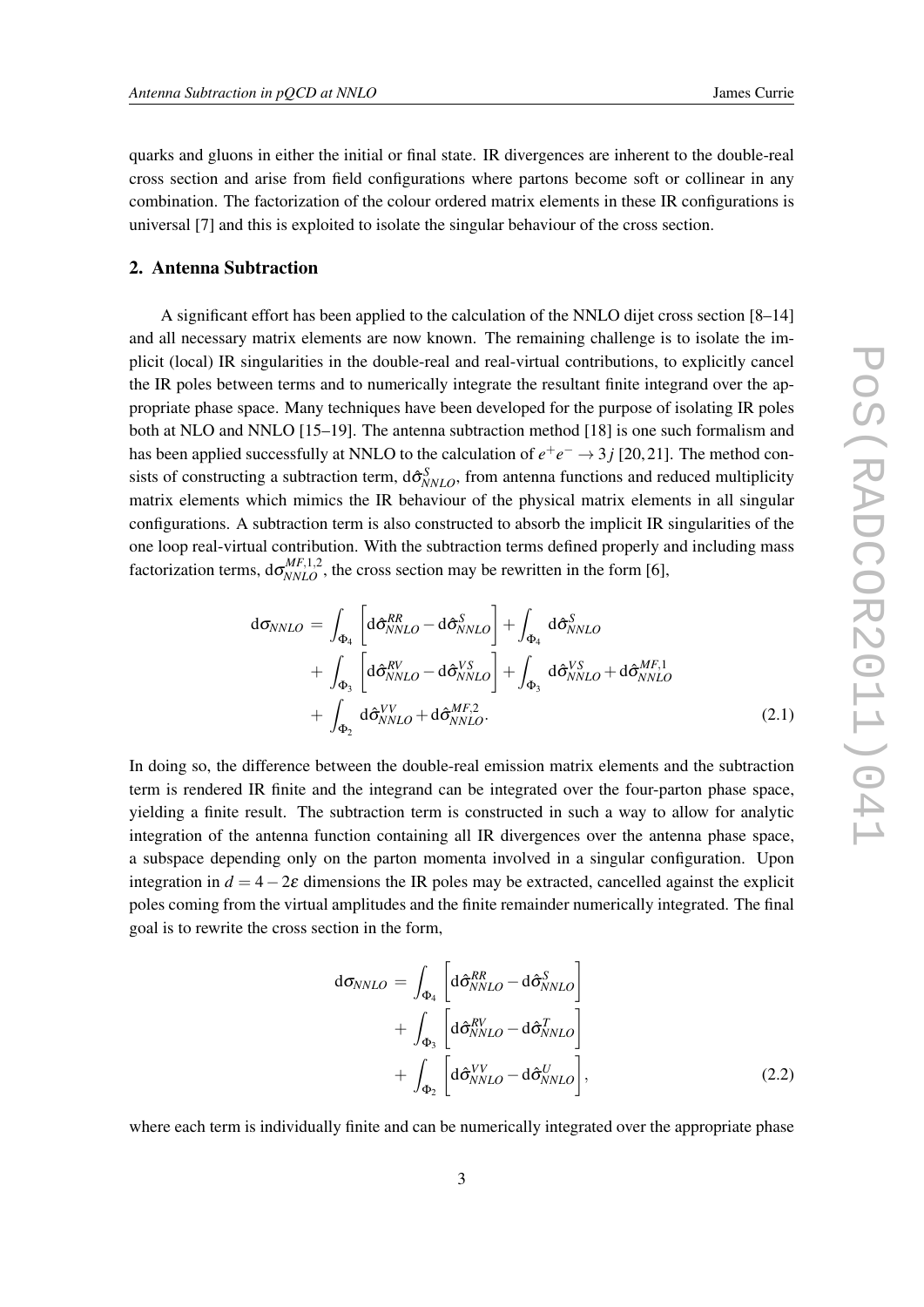space in four dimensions,

$$
d\hat{\sigma}_{NNLO}^{T} = d\hat{\sigma}_{NNLO}^{VS} - d\hat{\sigma}_{NNLO}^{MF,1} - \int_{\chi_{1}} d\hat{\sigma}_{NNLO}^{S}
$$

$$
d\hat{\sigma}_{NNLO}^{U} = -d\hat{\sigma}_{NNLO}^{MF,2} - \int_{\chi_{1}} d\hat{\sigma}_{NNLO}^{VS} - \int_{\chi_{2}} d\hat{\sigma}_{NNLO}^{S}
$$
(2.3)

where  $\chi_n$  denotes the phase space corresponding to the parton momenta involved in a singular configuration with *n* unresolved partons.

In the antenna formalism, the subtraction term is constructed from an antenna function containing all the IR singular behaviour and a finite reduced matrix element. The antenna function's arguments are the momenta of two hard radiators and one or two momenta that are allowed to become unresolved. The arguments of the matrix element used for the subtraction term are obtained from the original momenta via a phase space map [11, 22]. The momenta involved in the antenna function are mapped onto two composite momenta such that the matrix element is independent of the unresolved momenta in the singular limits. The subtraction term for a double real emission *n* parton process can be schematically represented as a sum over terms of the form,

$$
\mathrm{d}\hat{\sigma}_{NNLO}^S \sim X_{m+2}(i_1,\cdots,i_{m+2}) \otimes M_{n-m}^0(j_1,\cdots,j_{n-m}) \tag{2.4}
$$

where  $X_{m+2}$  is a  $(m+2)$  parton antenna function containing at most *m* unresolved partons and  $M_{n-m}^0$ is a squared matrix element summed over colours and helicities. At NNLO we are interested in three and four parton antenna functions to absorb the single and double unresolved divergences. We consider colour ordered amplitudes because of their universal factorization properties in unresolved limits; the subtraction term is constructed to capture this factorized behaviour.



Figure 1: The three hexagon topologies for  $2 \rightarrow 4$  scattering. *I* and *F* denote initial and final state edges respectively.

A novel way to understand how to construct subtraction terms is to consider the problem diagrammatically. Consider a *n*-parton squared matrix element as a *n*-gon with each edge representing the momenta of an external leg. For six parton scattering the real matrix elements are represented as hexagons as in Fig. 1. Two of the six edges are labelled with an *I* to denote that these edges represent initial state partons. There are three independent ways two *I*'s can be distributed about the hexagon, defining three kinematic topologies,  $X_6, Y_6, Z_6$ , see Fig. 1.

As well as the six parton matrix elements, the calculation involves four and five parton matrix elements in the subtraction terms. These are represented as box and pentagon diagrams and displayed in Fig. [2.](#page-4-0) In these cases there are only two independent kinematic topologies, *X*4,*Y*<sup>4</sup> and  $X_5, Y_5$  for the boxes and pentagons respectively.

The antenna functions which reflect the IR behaviour of squared matrix elements and are colour ordered can also be represented in pictorially. Three and four parton antennae are represented as triangles and boxes where now the number of initial state edges can be zero, one or two,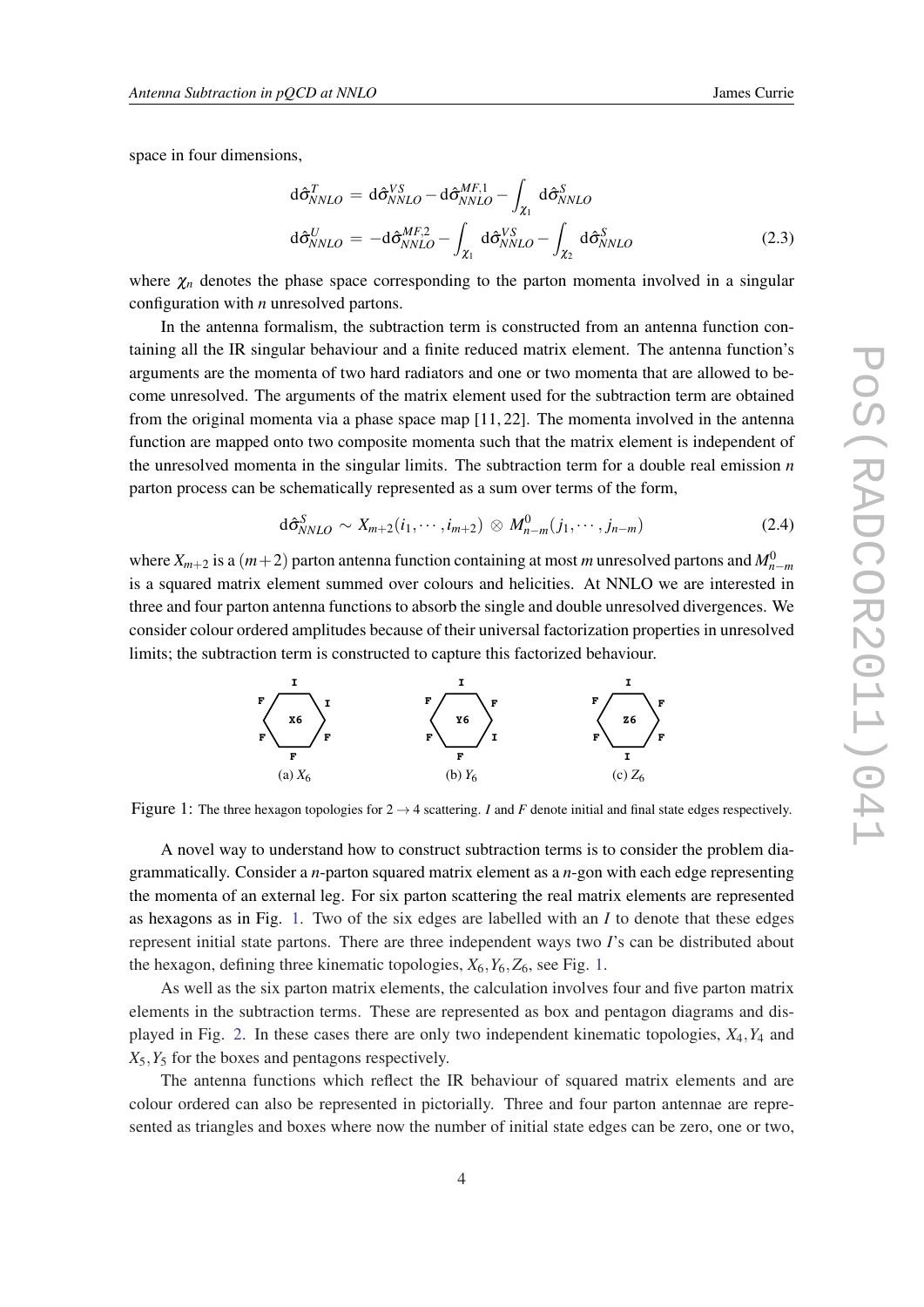<span id="page-4-0"></span>

Figure 2: The two box and pentagon topologies representing four and five parton matrix elements.

depending on whether we are representing a final-final, initial-final or initial-initial antenna, see Fig. 3.



Figure 3: The three triangle and two additional box topologies used to represent the three and four parton antenna functions.

Using this diagrammatic approach, the factorization of the matrix elements is quite intuitive and follows a diagrammatic algorithm, represented in Fig. 4. First consider a final state parton becoming unresolved and identify its hard colour adjacent neighbours. The hard neighbouring edges are then stretched and pinched to a point, separating the original polygon into two daughter polygons. The daughter polygon containing the unresolved edges represents the appropriate antenna function and the remaining polygon containing only resolved edges represents the reduced matrix element with mapped momenta.



Figure 4: A diagrammatic representation of single unresolved parton factorization for six parton scattering belonging to the *X*<sup>6</sup> topology. The unresolved edge (blue) is adjacent to two hard edges (red). Edges are labelled *I* and *F* to denote initial or final state partons.

The unresolved limits of the six parton matrix elements can be systematically examined by simply taking all the possible pinches of the appropriate hexagon. In the single unresolved limits the hexagon is pinched to give a product of a triangle and a pentagon, see Fig. 4. A colour connected double unresolved limit is obtained by letting two adjacent edges go unresolved; in this case the hexagon is pinched to form the product of two boxes. Almost colour connected limits are derived by iteratively pinching out two edges separated by a single hard edge, yielding a product of two triangles with one edge in common and a box. Colour disconnected double unresolved limits are taken by pinching out two edges with no neighbours in common resulting in the product two triangles with distinct edges and a box. The four parton antenna functions also contain single unresolved limits of their own which have to be removed. This is achieved by applying the same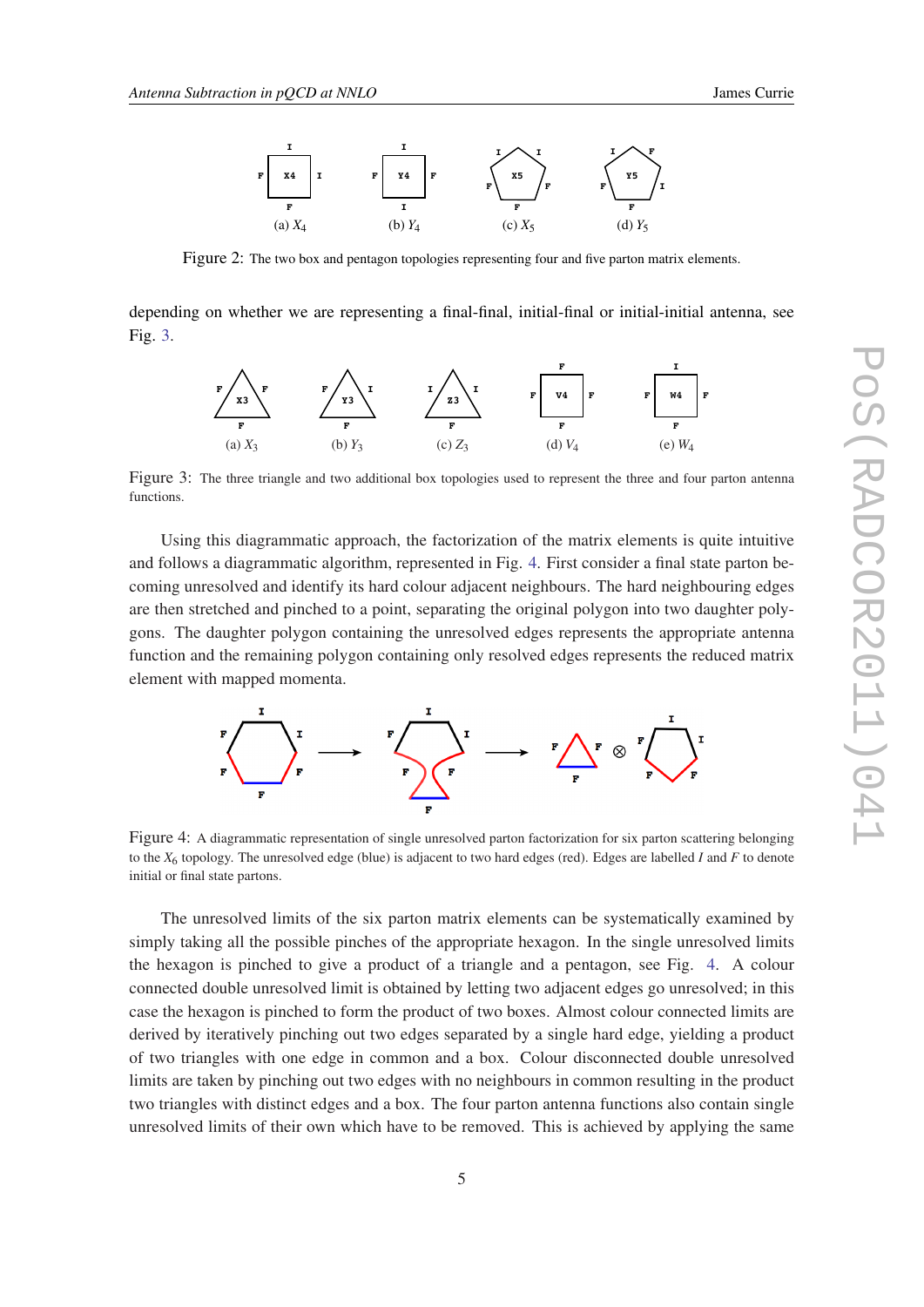<span id="page-5-0"></span>algorithm to the box as was done for the hexagon; single unresolved edges are pinched out and subtraction terms are constructed from a product of two triangles. In this way the full subtraction term can be constructed from blocks of subtraction terms which remove unresolved limits of the matrix elements in a systematic way whilst not introducing spurious singularities of their own. In

Fig. 5 a block is defined to remove a specific double unresolved limit from the six parton matrix element using a four parton antenna function whose spurious single unresolved limits are removed in turn by products of triangles.



Figure 5: The block of subtraction terms used to absorb divergences arising from colour connected partons  $F_1$  and  $F_2$ (blue) becoming unresolved in a six parton matrix element (hexagon) belonging to the  $X<sub>6</sub>$  topology. Colour connected double unresolved limits are removed using the four parton antenna (box). Spurious single unresolved limits of the box are removed using iterated three parton antennae (triangles) including the extra limit when *F*<sup>3</sup> becomes unresolved (green).

The specific antenna functions and matrix elements used in this block depend on the partonic channel under examination and can be read off directly from the diagrams when the edges are labelled with the appropriate parton species. In six gluon scattering, the block of subtraction terms in Fig. 5 absorbs divergences coming from the *i*, *j* unresolved limit of the matrix element  $M_6^0(1, 2, i, j, k, l)$ , where the hat denotes initial state partons<sup>1</sup>. Translating the block of diagrams from Fig. 5 into the specific functions for this process yields the subtraction term [6],

$$
F_4^0(\hat{2}, i, j, k) M_4^0(\hat{1}, \hat{2}, (\widetilde{ijk}), l) - f_3^0(\hat{2}, i, j) F_3^0(\hat{2}, (\widetilde{ij}), k) M_4^0(\hat{1}, \hat{\bar{2}}, (\widetilde{(ij)}k), l) - f_3^0(i, j, k) F_3^0(\hat{2}, (\widetilde{ij}), (\widetilde{jk})) M_4^0(\hat{1}, \hat{\bar{2}}, (\widetilde{(ij)}(jk)), l) - f_3^0(j, k, \hat{2}) F_3^0(\hat{\bar{2}}, i, (\widetilde{jk})) M_4^0(\hat{1}, \hat{\bar{2}}, (\widetilde{i}(jk)), l)
$$
(2.5)

where  $f_3^0$ ,  $F_3^0$ ,  $F_4^0$  are the various three and four gluon antenna functions, and their arguments reflect the parton momenta generated via the appropriate phase space maps [11, 22]. This process was considered in [6] and such a block of subtraction terms can be found in the appropriate double-real subtraction term formula. The generality of this approach can be seen by considering a different physical process, for example a quark-antiquark pair scattering into four gluons where we consider the colour ordered six parton matrix elements  $M_6^0(1_q, i, j, k, l, 2_{\bar{q}})$ . In this case the block of diagrams

<sup>&</sup>lt;sup>1</sup>This set of matrix elements is represented diagrammatically by a hexagon belonging to the  $X<sub>6</sub>$  topology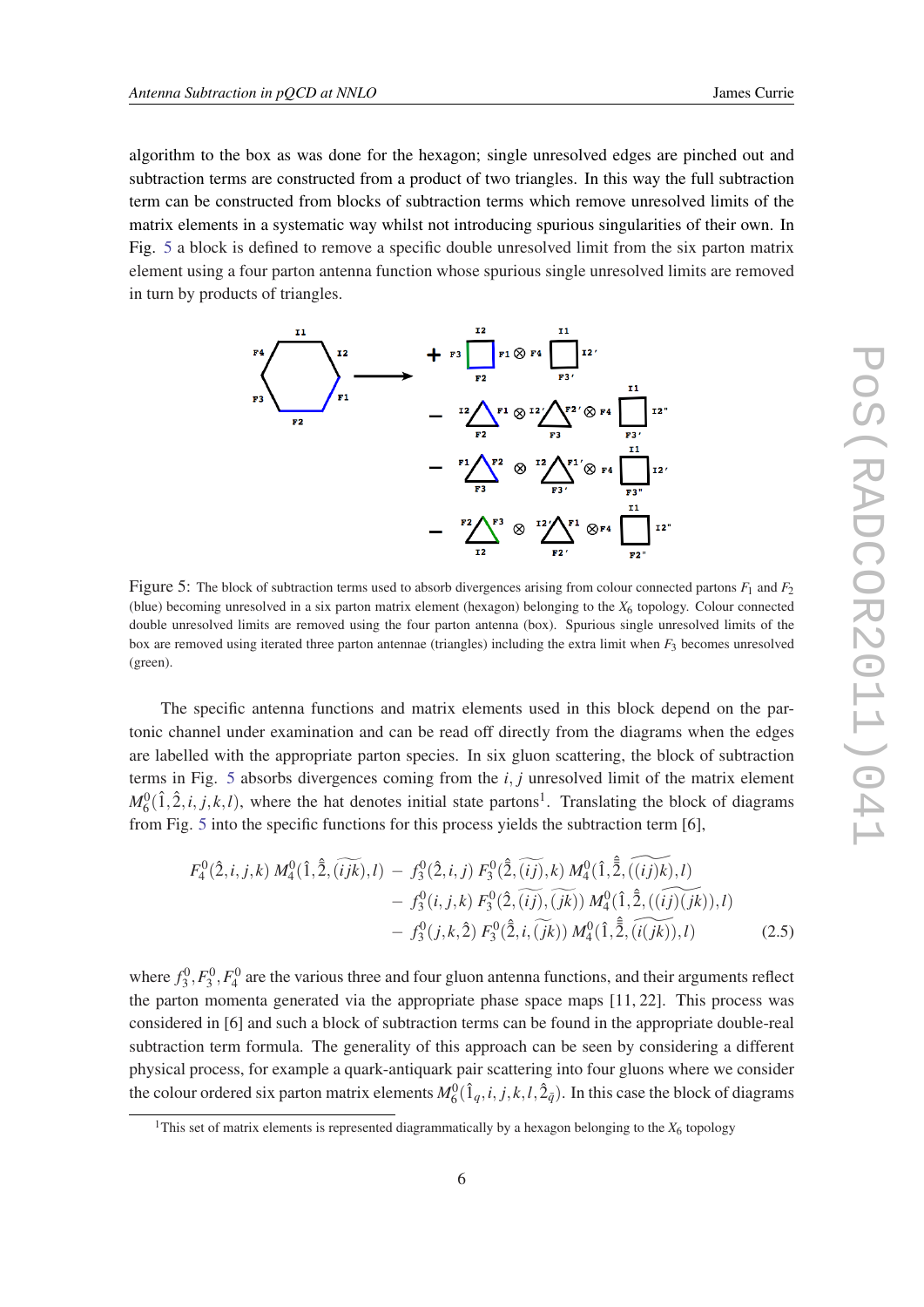in Fig. [5](#page-5-0) translates to a subtraction term given by,

$$
D_4^0(\hat{1}_q, i, j, k) M_4^0(\hat{1}_q, (\widetilde{ijk}), l, \hat{2}_{\bar{q}}) - d_3^0(\hat{1}_q, i, j) D_3^0(\hat{1}_q, (\widetilde{ij}), k) M_4^0(\hat{1}_q, (\widetilde{ijk}), l, \hat{2}_{\bar{q}}) - f_3^0(i, j, k) D_3^0(\hat{1}_q, (\widetilde{ij}), (\widetilde{jk})) M_4^0(\hat{1}_q, ((\widetilde{ij})(jk)), l, \hat{2}_{\bar{q}}) - d_3^0(\hat{1}_q, k, j) D_3^0(\hat{1}_q, i, (\widetilde{k}j)) M_4^0(\hat{1}_q, (\widetilde{ik}j)), l, \hat{2}_{\bar{q}})
$$
(2.6)

where  $d_3^0$ ,  $D_3^0$ ,  $D_4^0$  are quark-gluon antenna functions defined in [18]. By deriving blocks of subtraction terms in this manner and carefully keeping track of any over-subtraction, the full subtraction term can be formulated systematically. The details of the subtraction term for each partonic channel vary according to the matrix elements and antenna functions involved but can be derived within this basic framework. In order to keep track of the parton species involved in a process it is often convenient to draw the polygon edges to reflect the parton it represents as in Fig. 6; in this way the antenna species and specific singular limits can be read off the diagrams directly.



Figure 6: Diagrams can also be drawn with wavy edges to represent gluons and straight edges to represent quarks for either matrix elements or antenna functions. (a)  $M_6^0(1_q,i,j,k,l,\hat{2}_{\bar{q}})$ , (b)  $F_3^0(i,j,k)$ , (c)  $D_4^0(i_q,j,k,l)$ 

#### 3. Conclusions

In this talk, I have outlined the general procedure by which single and double unresolved IR singularities can be isolated using the antenna subtraction method. The method relies on two factorization theorems: antenna phase space factorization and universal matrix element factorization. These properties are exploited to construct a subtraction term which mimics the double-real radiation cross section in the singular limits and thus absorbs all divergences without introducing additional spurious singular behaviour. A novel pictorial method is introduced for constructing the double-real radiation subtraction term within the antenna subtraction formalism. The method allows general blocks of subtraction terms to be generated using only kinematic information; these can then be dressed with process specific information to determine the final form of the subtraction formula.

## 4. Acknowledgements

I gratefully acknowledge useful discussions with Thomas Gehrmann, Aude Gehrmann-De Ridder, Nigel Glover and Joao Pires. This work is supported by the Science and Technologies Facilities Council.

#### References

[1] R. Ellis, W. Stirling, and B. Webber, *QCD and Collider Physics*. Cambridge University Press, 1996.